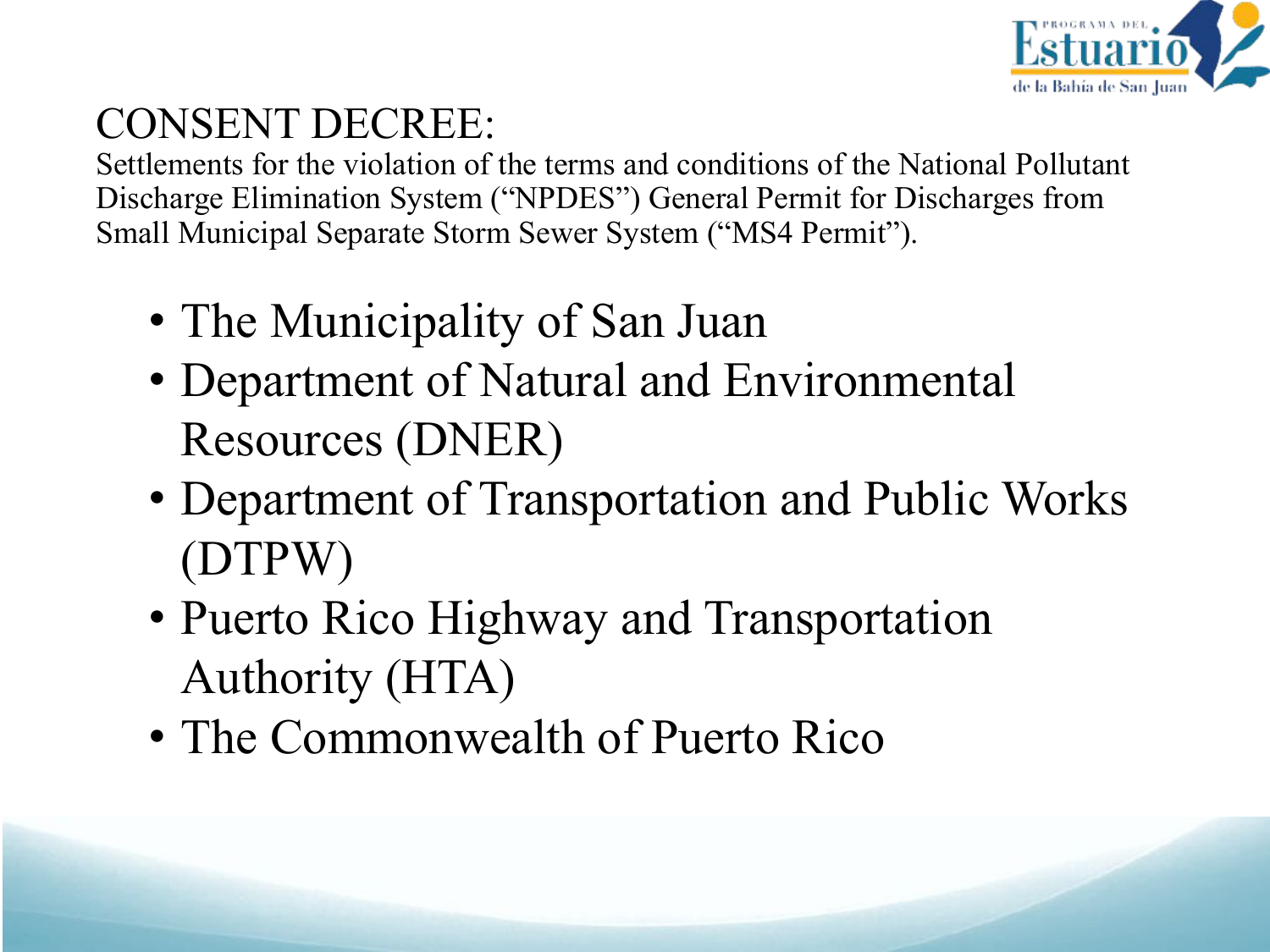

# DRNA Compliance Measures

- NPDES Permit Application and Storm Water Management Program (SWMP) for the DNER Pump Stations (Baldorioty de Castro, De Diego, Parada 18, etc).
- Water Quality Monitoring and Improvement Activities, Including Plans to Archive the Commonwealth Water Quality Standards (Appendix F;<br>Monitoring Parameter) at each of the DNER Pump Stations.
- Monitoring for Enterococcus and Fecal Coliform (twice per month) at the De Diego Pump Station discharge point to the Atlantic Ocean.
- Monitoring and measuring floatables, discharges, and/or deposits in the receiving waters (**East side of Condado Bridge to Punta Las Marías, Los Corozos Lagoon and CMP**) from the DNER Pump Stations.
- Installation, Inspection, Maintenance, and/or Replacement of Warning Signs at all DNER Pump Station's Discharge Points.
- Pump Station Sludge Sampling (Toxicity Characteristic Leaching Procedure "TCLP") and Disposal.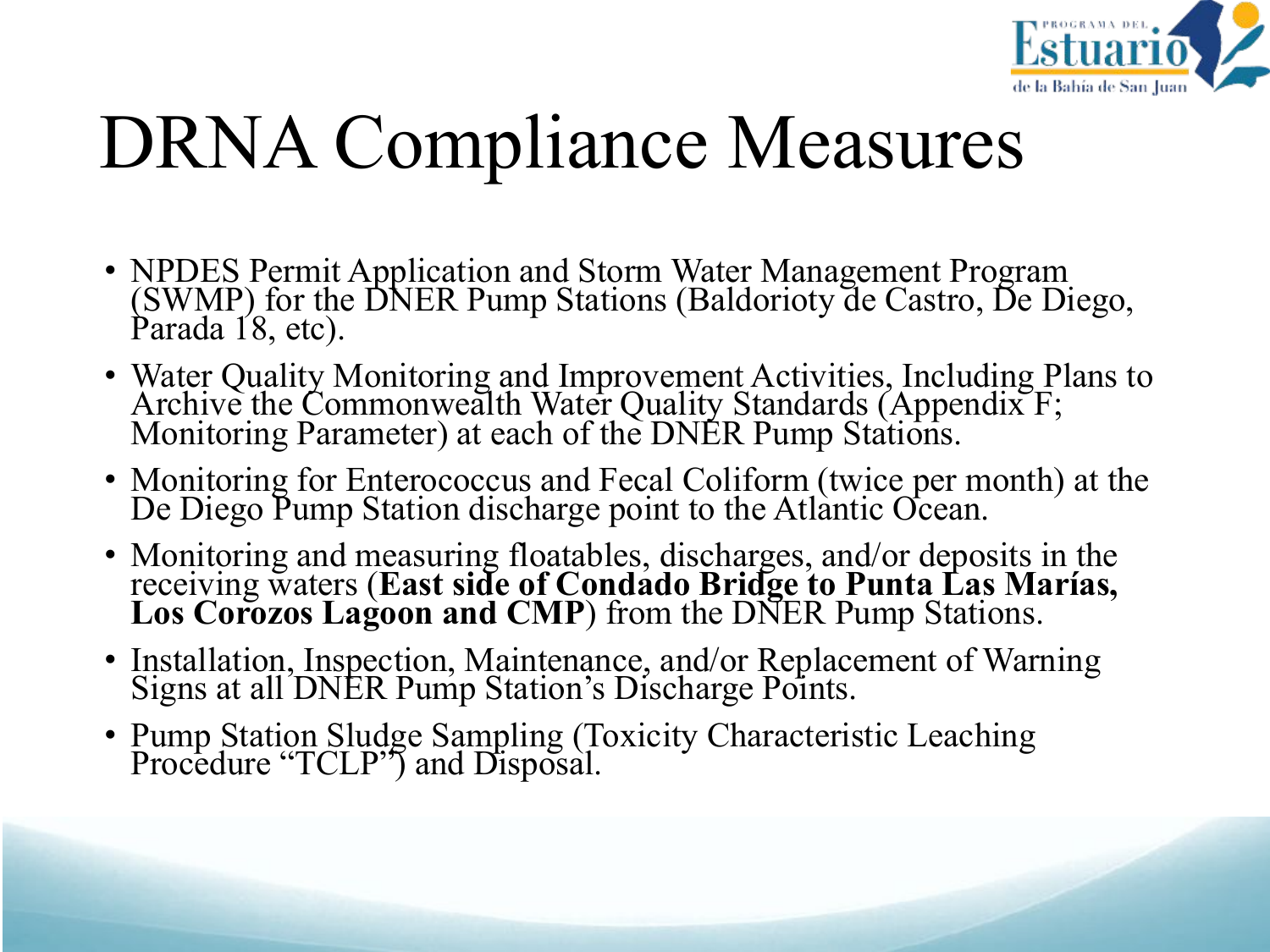

# DRNA Compliance Measures

- Ten (10) annual installments of \$100,000 into the Court Registry to support the completion of Phase I through IV activities under the San Juan Stage I Work Plan and/or the DTPW/HTA Stage I Work Plan for the **Diego Pump Station Priority Area**.
- Ten (10) annual installments of \$150,000 into the Court Registry to support the completion of Phase I through IV activities under the San Juan Stage I Work Plan and/or DTPW/ HTA Stage I Work Plan for the **Stop 18 Pump Station Priority Area.**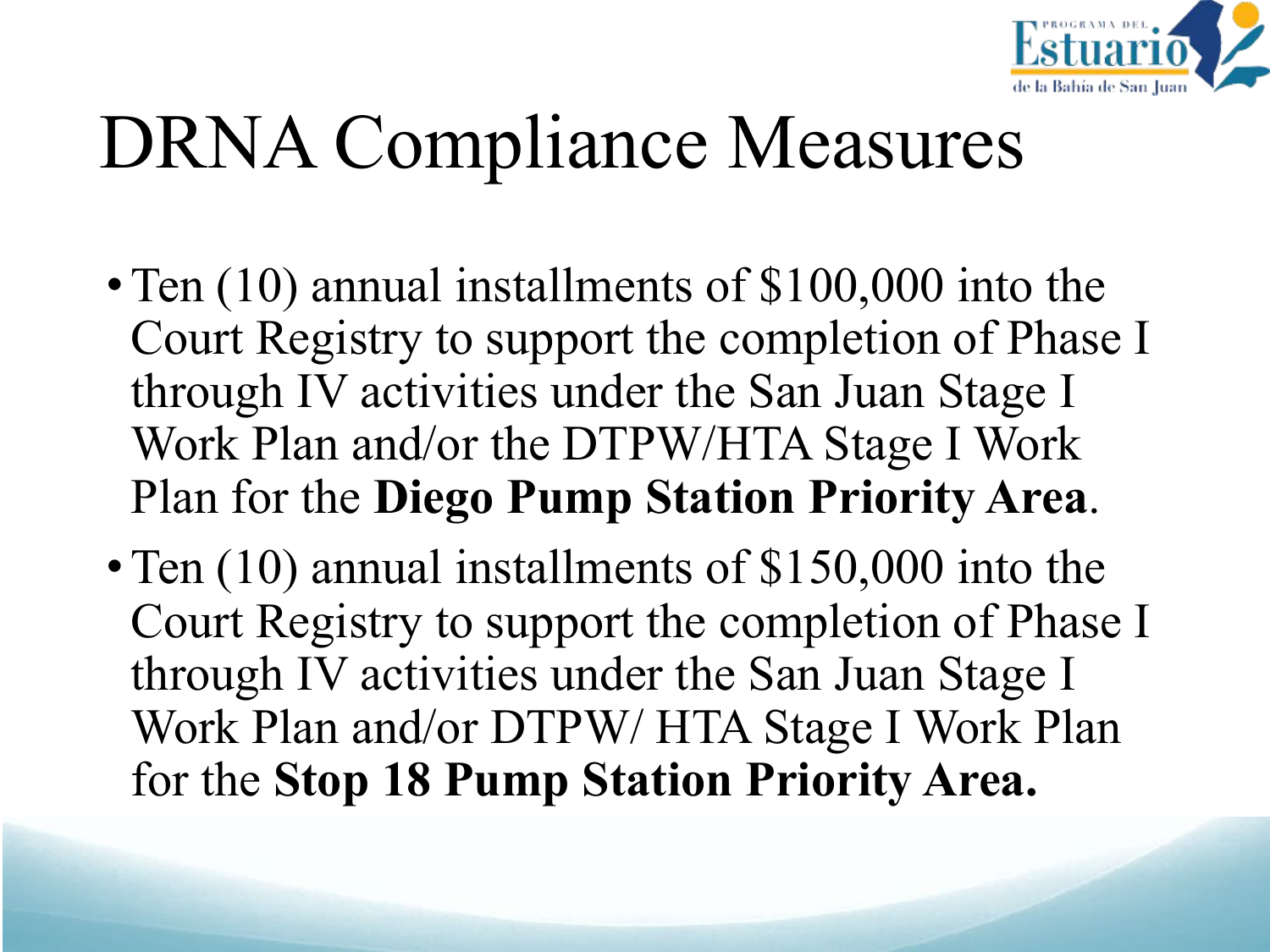

# MSJ Compliance Measures

- •NPDES Permit Application and Storm Water Management Program (SWMP) for the San Juan Municipality.
- San Juan's MS4 Reconnaissance, Investigation, Planning & Design, Implementation, and Construction Work Plans, and Urgent Action Registry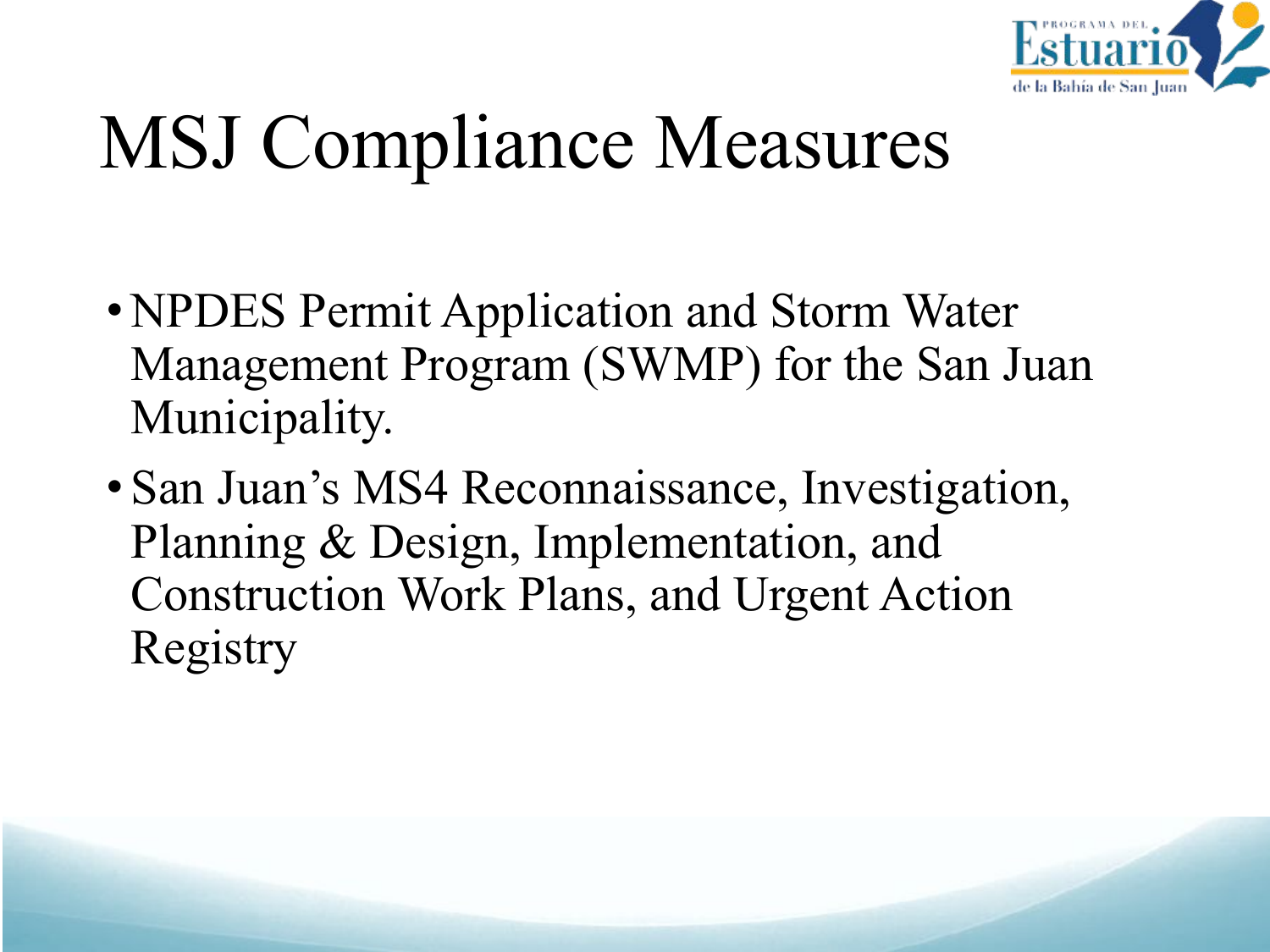

San Juan's MS4 Reconnaissance, Investigation, Planning & Design, Implementation, and Construction Work Plans, and Urgent Action Registry

Stage I Work Plan:

- Phase 1: Reconnaissance
- Phase II: Investigation
- Phase III: Planning & Design
- Phase IV: Implementation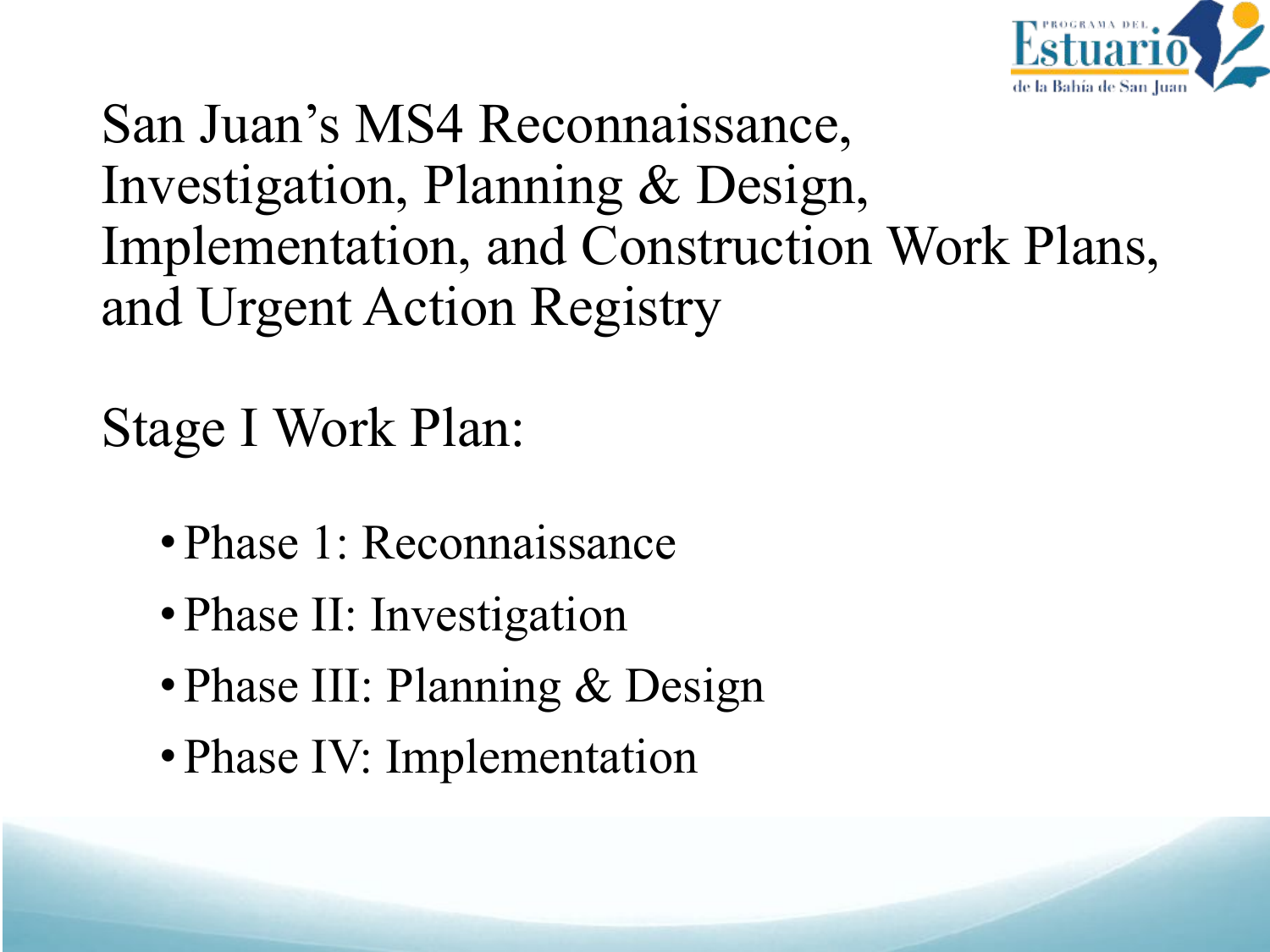

### Phase I: Reconnaissance

- (a) information and data gathering for asset map generation, outfall reconnaissance, and asset map updating and verification,
- (b) identification of suspicious or illicit flow in storm sewer pipes,
- (c) identification of potential interconnections between systems and straight pipe connections,
- (d) review of and prioritization based on history of complaints, where applicable,
- (e) identification of suspicious surface depressions on or about sewer pipe or manhole areas,
- (f) identification of sewer pipes where obstructions were encountered and cleaning actions will be required, and
- (g) documentation of preliminary findings from the field verification exercise in anticipation of Phase II (Investigation) activities. San Juan may rely on and incorporate existing studies, reports, and other information for purposes of satisfying the requirements of Phase I.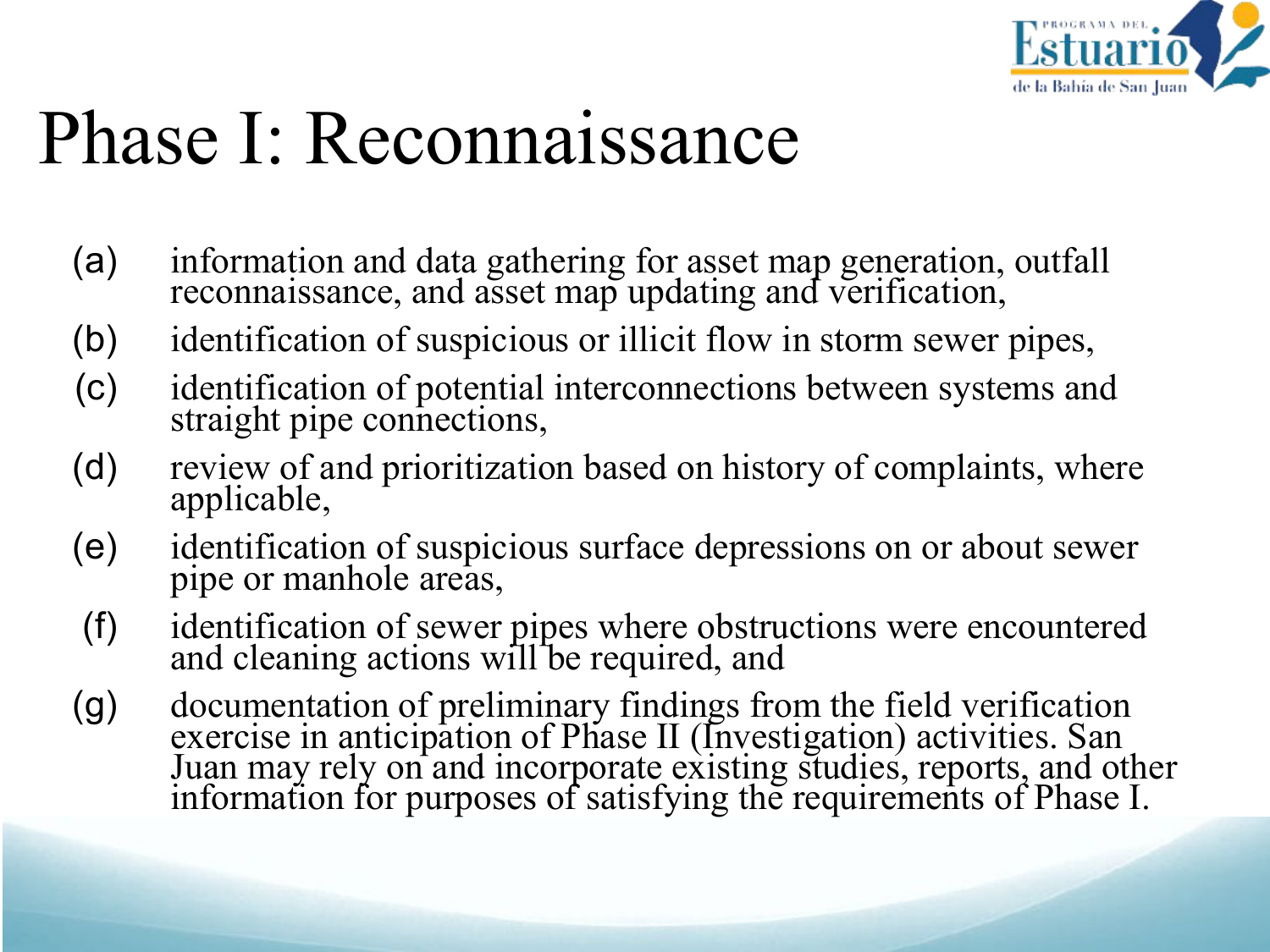

#### Urgent Action Registry and Schedule For Elimination of Illicit Discharges

- (a) San Juan shall submit, with each Quarterly Report, an Urgent Action Registry containing information describing all complaints from EPA, PRASA, DTPW/HTA, DNER, EQB, and any other government agency or citizen providing notice of a complaint of illicit discharges in San Juan's MS4 without regard to severity of the suspect discharge.
- (b) This Urgent Action Registry will also include the status of the reconnaissance and/or investigation performed by San Juan of these complaints, the expected date for correcting or eliminating any interconnections identified during such reconnaissance and/or investigation, and the expected date for eliminating each illicit discharge, interconnection, or problem so identified, according to the priority described therein.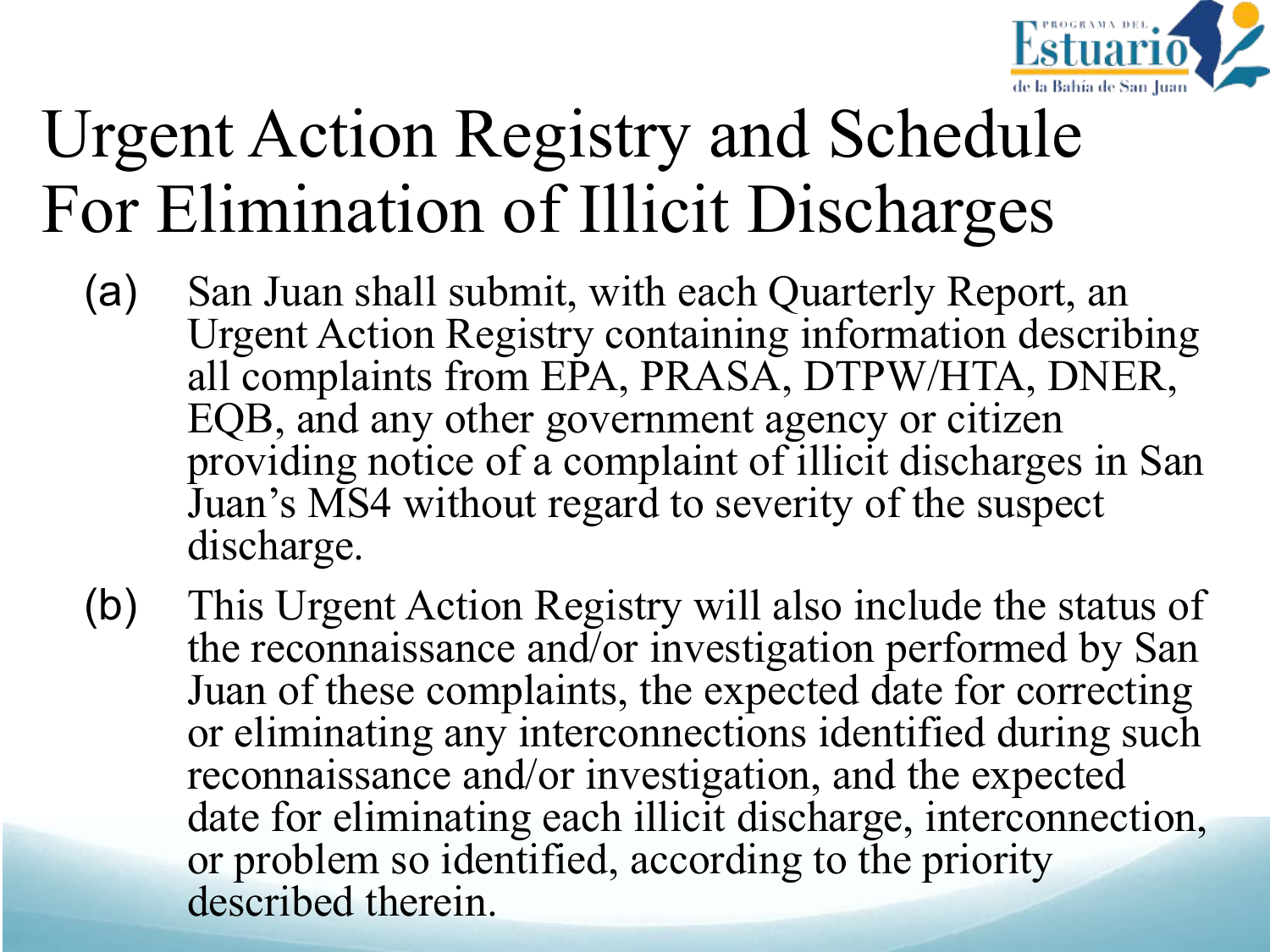

#### Water Quality Monitoring and Outfall Reconnaissance Inventory Program

- Pump Station Effluent Sampling Plans and Analysis*.* The San Juan shall collect samples ("monitoring") at its Pump Stations' effluent discharge points in accordance with Appendix D (Monitoring Parameters).
- Outfall Reconnaissance Inventory ("ORI") Program